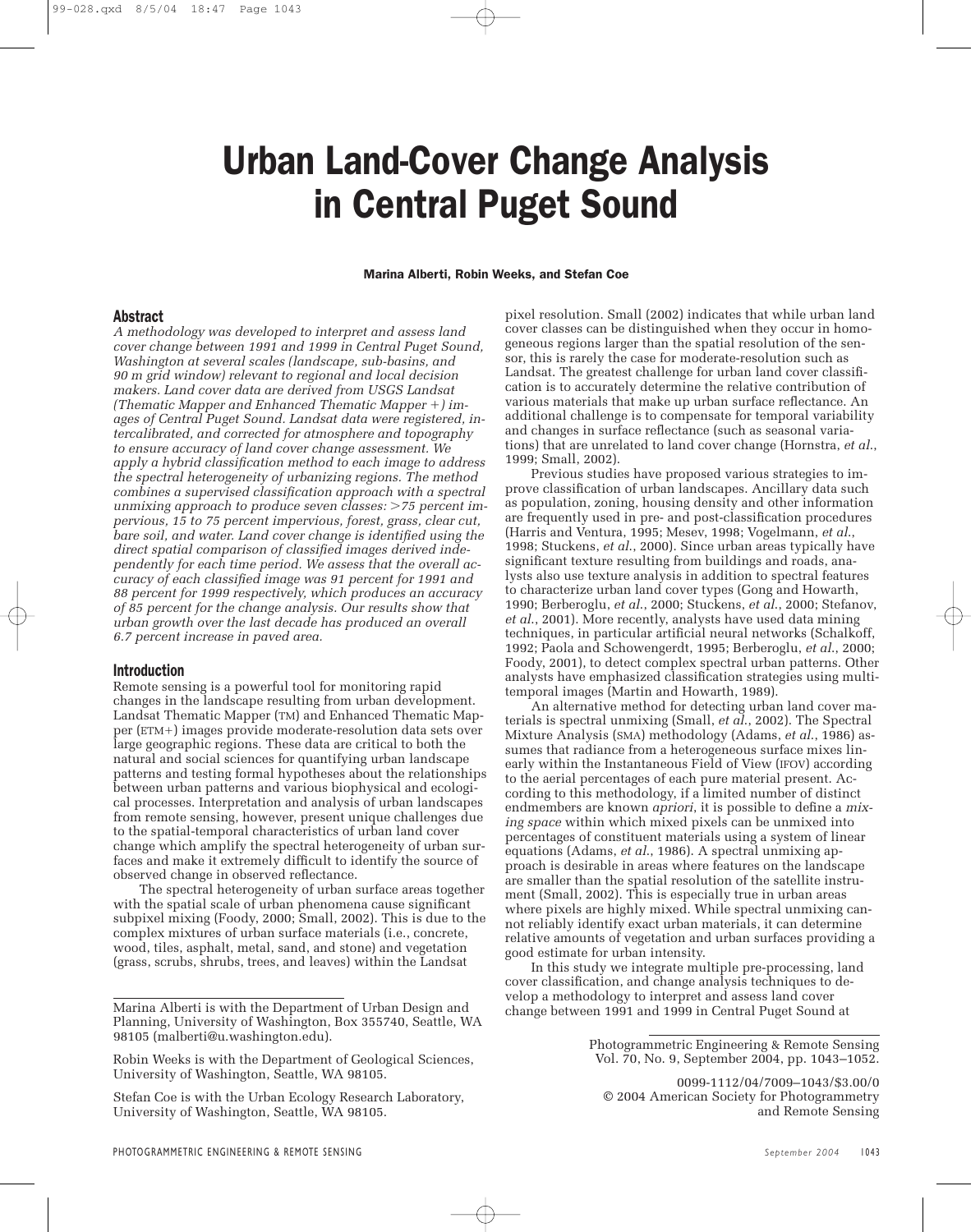

several scales relevant to regional and local decision makers (Figure 1). We classify land cover using Landsat TM and ETM images of the Central Puget Sound, Washington from 1991 and 1999. We then perform a land cover change analysis between the two images at the landscape, regional, sub-basin, and 90 m grid scale.

The study focuses on the Central Puget Sound Region, which extends across four counties (King, Snohomish, Pierce, and Kitsap) with a total population of 3.3 million in 2000 (PSRC, 2001). The Central Puget Sound Region is one of the most rapidly growing and urbanizing regions in the United States. The total population and incorporated land have increased respectively by 19.2 percent and 48 percent since 1990 (PSRC, 2001). The study focuses particularly on lowland urban, suburban, and rural basins, which are increasingly affected by land cover change associated with urbanization. The remaining contiguous forests are quickly being replaced with fragmented urban landscapes. Growth is being moderately well regulated along a statute-defined urban-rural boundary, but the effectiveness of growth management strategies has not been established.

# Image Processing and Classification

The methodology used in this project is summarized in Figure 2. Several image preprocessing steps were applied to make the images comparable before classification. We combine a supervised classification approach with a spectral unmixing approach (Adams, *et al*., 1986; Gillespie, *et al*., 1990; Smith, *et al*., 1990) to discriminate among urban land cover classes. A supervised classification approach (using training sample areas and maximum likelihood distance thresholding) was used to discriminate across top-level classes. We then applied Spectral Mixture Analysis (SMA) methodology to *unmix* mixed pixels using a linear combination of the spectra of known endmembers. The challenge of SMA in urban landscapes is to accurately determine the relative contribution of different endmembers which make up the mixed pixel. For temporal analyses of images, the additional challenge is compensating for the temporal variation due to atmospheric or climatic factors.

#### Data Processing

Landsat satellite images from 1991, 1999, and 2000 were obtained for the Central Puget Sound Region to perform a land cover change analysis (Table 1). These images were all taken in July during peak foliage. The latter two are Landsat 7 and



the former Landsat 5. All six VIS-SWIR light spectral bands were used in the study.

#### *Image Rectification and Registration*

The Landsat TM data were geocorrected to a UTM projection (Zone 10N, Spheroid Clarke 1866, Datum: NAD27). The 1991 image has been registered to a 30 m resolution Digital Elevation Model (DEM). Registration to a DEM is important for two primary reasons. First, the image is registered to real-world topographic features such as rivers, coastlines, ridges, and slopes. Most digital geographic data are associated with a digital elevation model, which enables the classified image to be compatible with other digital geographic data. Second, and most important, is that image registration to a DEM is required before a topographic (illumination geometry) correction can be applied to the image.

The 1991 image was registered to a Digital Elevation Model using a 1<sup>st</sup>-Order polynomial equation incorporating the location of known ground control points. The image was

TABLE 1. GENERAL INFORMATION FOR 1991 TM AND 1999 ETM + IMAGES

| Data Characteristics       |                                                            |                       |          |                               |  |  |  |  |  |
|----------------------------|------------------------------------------------------------|-----------------------|----------|-------------------------------|--|--|--|--|--|
| Time                       | Sun Elevation Azimuth Resolution<br>$\left( \circ \right)$ | $\lceil \circ \rceil$ | (meters) | RMS Error<br>(control points) |  |  |  |  |  |
| 7 July 1991<br>5 July 1999 | 56<br>60.35                                                | 128<br>138.37         | 30<br>30 | Reference<br>.4(40)           |  |  |  |  |  |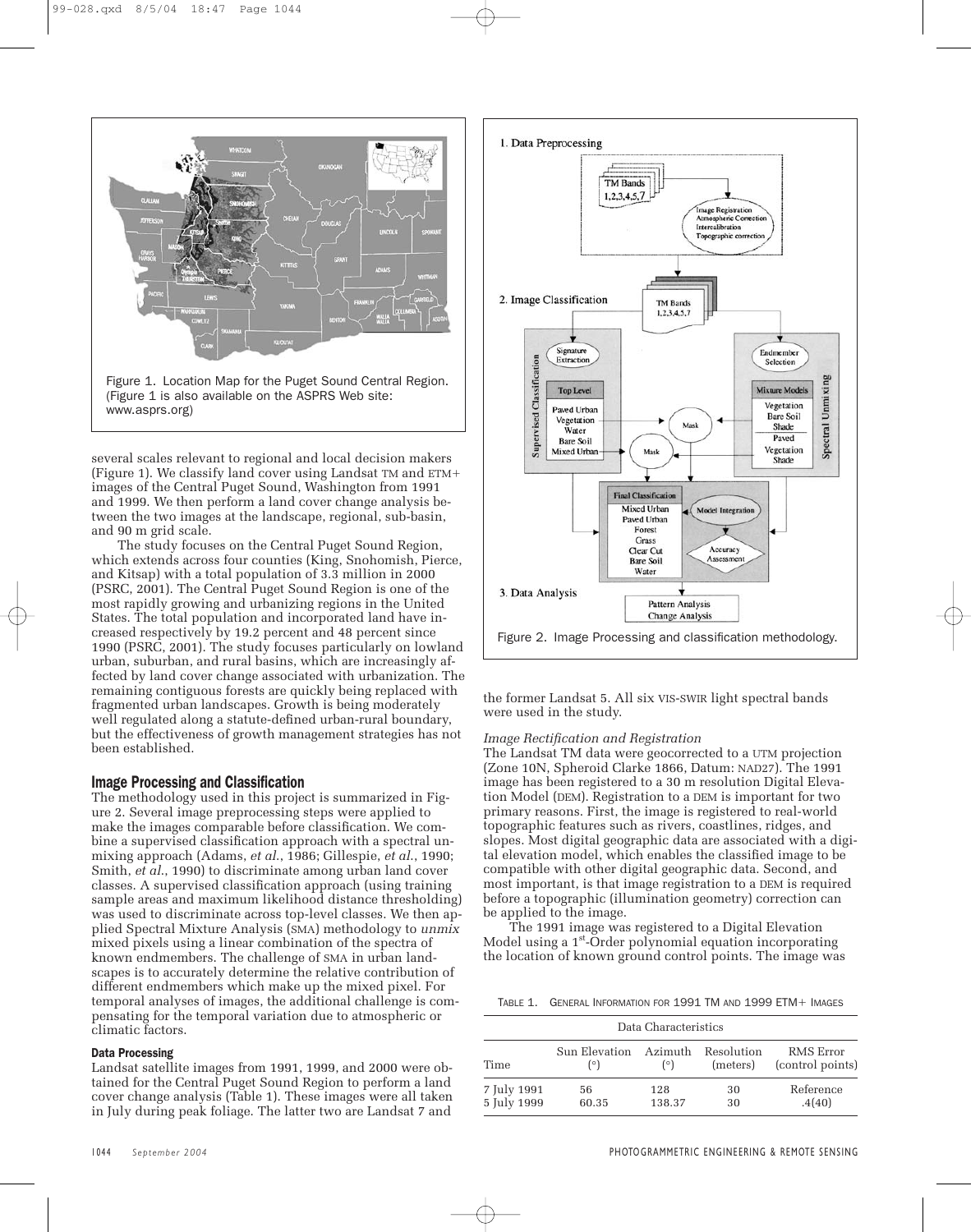resampled to 30 m resolution using nearest-neighbor resampling. The same methodology has been used to co-register the 1999 and 2000 images to the 1991 image. Points with high Root Mean Square Error (RMSE) were removed leaving about 50 points with an acceptable RMSE of 0.40 pixels. Registration of the 1999 and 2000 resulted in average RMSE less than one-half a pixel, and all images were resampled to 30 m pixel resolution.

#### *Atmospheric Correction*

Different surface types tend to have different spectral reflectance properties at specific wavelengths, and it is this property that allows features on the landscape to be distinguished in a multispectral image. However, there are other factors that can change the apparent spectral reflectance observed by a satellite which include the sensor calibration and atmospheric effects. Not only is a given object's spectral signature different at ground level than at the satellite sensor, it is also likely to vary temporally from image to image because of atmospheric changes with time (Miller, *et al*., 1998). An additional source of change, not related to land cover change, is the seasonal variation in vegetation greenness.

A two-step approach is used to normalize the Landsat data. First, an atmospheric correction is applied to the 2000 image, which is considered the reference image. The 2000 image was chosen as the reference image because, as a Landsat 7 level 1G product, it has received superior radiometric correction compared to the 1991 Landsat 5 image. After this image has received the appropriate corrections, the 1991 and 1999 images are then inter-calibrated to the reference image.

The atmospheric correction model used for this project corrects for two main sources of error: atmospheric scattering and absorption. Atmospheric conditions affects radiance recorded by the sensor in two primary ways. First, some degree of incoming radiation, prior to reaching the earth's surface, is reflected and scattered by the atmosphere. Some of this *path radiance* is detected by the sensor and thus contributes a certain degree of noise that does not represent ground reflectance. Second, reflected energy from the earth's surface is absorbed by the atmosphere. The amount of energy that is transmitted through the atmosphere and recorded by the sensor depends on both wavelength and atmospheric constituents (Lillesand and Keifer, 1994). The first atmospheric affect can be corrected for by performing a dark object subtraction. Dark objects within the images, such as the ocean, are assumed to reflect close to zero radiation at all wavelengths in the VIS-SWIR. The amount of radiation that the satellite records for these objects can then be considered to be the amount of radiation that is scattered by the atmosphere, prior to reaching the ground. Subtracting a value representing dark objects from each band corrects for this particular effect. Before making any corrections, each band was converted from digital number to absolute units of radiance using the instrument derived calibration gains and offsets provided with the  $ETM + image$ . Histograms for each band were visually inspected to determine a value representing the beginning of the histogram to the right of zero. These values were then subtracted from each band.

Determining average transmissivity values for each band and then dividing each band by its respective transmissivity value, corrects for error associated with absorption as radiation is reflected from the earth's surface and moves out through the atmosphere. We calculated transmissivity (Table 2) using MODTRAN© (http://www.vs.afrl.af.mil/Division/VSBYB/ modtran4.html, last accessed 17 June 2004), a radiative transfer model that calculates the spectrally variant atmospheric transmissivity  $(\tau)$ , path radiance  $(Lp)$ , and downwelling irradiance for a specific atmosphere (Berk, *et al*., 1989). Transmissivity is simply the percentage of light at a given wavelength

TABLE 2. TRANSMISSIVITY VALUES FOR 2000 ETM + IMAGE

| Radiometric Corrections                        |                                                         |                                                                     |                                                                         |  |  |  |  |  |  |
|------------------------------------------------|---------------------------------------------------------|---------------------------------------------------------------------|-------------------------------------------------------------------------|--|--|--|--|--|--|
|                                                | Gain                                                    | Bias/Offset                                                         | Transmissivity                                                          |  |  |  |  |  |  |
| Band 1<br>Band 2<br>Band 3<br>Band 4<br>Band 5 | 0.775686<br>0.795686<br>0.619216<br>0.96549<br>0.125726 | $-6.1999969$<br>$-6.3999994$<br>$-5$<br>$-5.1000061$<br>$-0.999981$ | 0.577586392<br>0.639359791<br>0.707731317<br>0.787354206<br>0.896109355 |  |  |  |  |  |  |
| Band 7                                         | 0.043726                                                | $-0.3500004$                                                        | 0.871986658                                                             |  |  |  |  |  |  |

that is absorbed by the atmosphere. To restore the missing data that has been absorbed by the atmosphere, an appropriate atmospheric transmissivity must be calculated for each spectral band of the satellite sensor. This is done by convolving each band's spectral response function with the atmospheric transmissivity as a function of wavelength (calculated for a standard mid-latitude atmosphere). This is in effect a weighted average transmissivity value for each band's range of wavelength. Next, each band is divided by this value to complete the correction. This in effect, restores reflected energy that has been attenuated by the atmosphere (Miller, *et al*., 1998).

#### *Inter-calibration*

The atmospheric correction is applied only to the 2000 image. Since this image is a Landsat 7 ETM + product we assume that the predominant source of data error is from the atmosphere and not instrument calibration. To correct the 1991 and 1999 image for atmosphere, they are simply inter-calibrated to the 2000 using the following process: pixel values from various materials that are assumed to have remained (relatively) unchanged through out the study period are taken from each image to use as inputs in a linear regression model for each of the six bands. To inter-calibrate the 1991 image, the gains and offsets from the regression equations are applied to each band. The result is that an invariant material will have the same spectral properties in the 1991 image as it has in the 2000 image. There are two main assumptions made for the intercalibration procedure: one is that the effect of atmosphere is linear throughout the image, and the other is that we have identified unchanged pixels in the images.

It is important to note that the inter-calibration process does not eliminate the effects of seasonal changes that affect conditions on the ground. Climatic data show, for example, lower than average precipitation in 1991 and record high precipitation in 1999 (NOAA, 2001). The vegetation cover responds accordingly to these rainfall changes and is clearly greener in 1999. These effects need to be taken into account in the interpretation of land cover change analysis.

#### *Topographic Correction*

The orientation of the land surface with respect to the sun controls the amount of incident radiation, which in turn affects the amount of reflected radiation. Sun-facing slopes are brighter than shaded slopes. An image can be normalized for the effects of topography using several different techniques; we use a Lambertian topographic correction. This involves dividing each band of each image by a shaded relief model (the cosine of the solar incidence angle). First, a shaded relief model is calculated using a Digital Elevation Model and the sun's elevation angle and azimuth at the time and date of image acquisition. The result is a topographic image with a range from 0 to 1, with a value of 1 indicating a perfectly flat surface that is perpendicular to the incident solar radiation. As the range approaches zero, the greater is the impact of slope and solar position. Each atmospherically-corrected band is divided by the shaded relief model to normalize for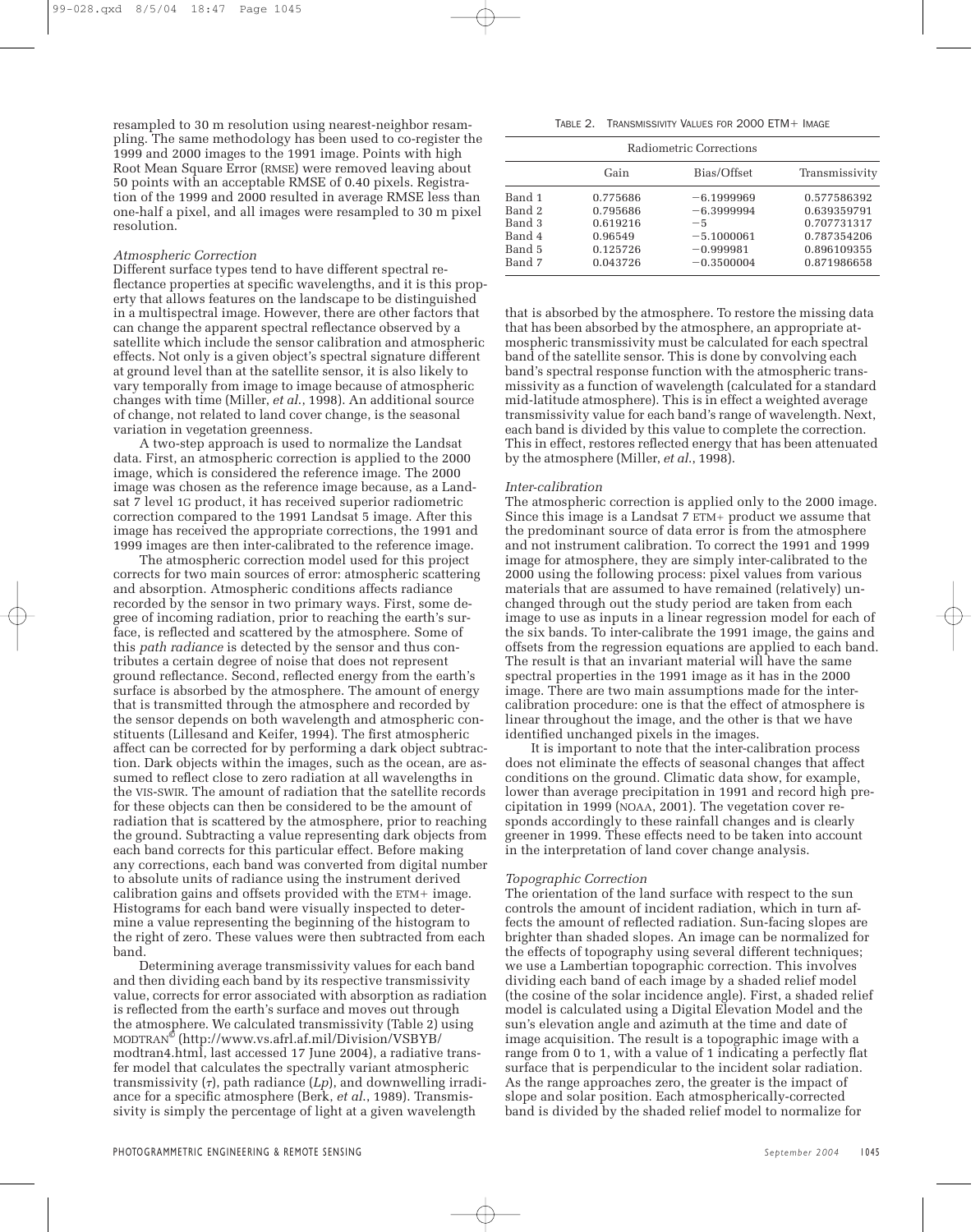

topography. Since this technique works only for gentle to moderate topography, each image has been subsetted to include only areas below 500 m.

#### Land Cover Classification

We develop a hybrid classification method to address the spectral heterogeneity characteristic of urbanizing landscapes. The classification methodology includes two steps that combine a supervised classification approach with a spectral unmixing approach based on fractions of endmembers. Spectral Mixture Analysis (SMA) assumes that a pixel's radiance is a linear combination of the radiance emitted by a limited number of spectral end-members (Adams, *et al*., 1986; Gillespie, *et al*., 1990; Smith, *et al*., 1990). We first identify mixed urban pixels using a supervised classification that distinguishes between paved urban (>75 percent paved) and mixed urban pixels  $\left($  <75 percent paved). We then apply a three endmember mixing model from which the percentage of impervious surface is derived. Spectral end-members (i.e., *pure* spectral classes) were developed by visual interpretation of the spectral feature space images and a supervised training sample set of known classes. The mixture model was used to estimate the relative proportions of the spectral end-members which were then used to classify into appropriate land cover types. Our final classification includes seven classes (Plate 1a and 1b, Tables 3 and 4).

#### *Top Level Supervised Classification*

Supervised classification includes three stages: training, allocation, and testing (Anderson, *et al*., 1976; ERDAS©, 1997). Training is the identification of a sample of pixels of known class membership obtained from reference data. These training pixels are used to derive spectral signatures for classification, and signature statistics are evaluated to ensure adequate separability. Then, the pixels of the image are allocated to the class with greatest similarity to the training data metrics. An accuracy assessment is employed to assess the agreement of a random selected testing sample with ground truth points.

We applied a supervised top-level classification by extracting spectral signatures from homogenous surface types from the image using orthophotos as references. We define training samples and extract spectral signatures from these



homogeneous areas. These signatures include water, pavement, coniferous forest, deciduous forest, grass, crops, shrub, and bare soil. These spectral signatures were combined to produce five categories that were applied to each image using a supervised classification: water, paved, mixed urban, vegetation (vegetation

TABLE 3. LAND COVER CLASSES UTILIZED IN VARIOUS CLASSIFICATION LEVELS

| Top Level Classes               | 2 <sup>nd</sup> Level Classification                                 | Final Classification                                |
|---------------------------------|----------------------------------------------------------------------|-----------------------------------------------------|
| Paved Urban                     | Paved Urban $>75\%$                                                  | Paved Urban $>75\%$                                 |
| Mixed Urban                     | Mixed Urban $>75\%$<br>Mixed Urban 15-75%<br>Mixed Urban $\leq 15\%$ | Mixed Urban 15–75%<br>(reassigned to<br>vegetation) |
| Vegetation                      | Coniferous Forest<br>Deciduous Forest<br>Grass Shrub Crops           | Forest<br>Grass Shrub Crops                         |
| Bare Soil<br>Clear Cut<br>Water |                                                                      | Bare Soil<br>Clear Cut<br>Water                     |

TABLE 4. LAND COVER CLASS DESCRIPTIONS FOR DETERMINING ASSIGNMENT IN CLASSIFICATION MODELS

| Land Cover Class Description |
|------------------------------|
|------------------------------|

| N <sub>0</sub> . | Class                   | Definition                                                                                                                    |
|------------------|-------------------------|-------------------------------------------------------------------------------------------------------------------------------|
|                  | Mixed Urban             | A combination of urban materials and<br>vegetation. Predominantly low and mid-<br>density residential                         |
| 2                | Paved Urban             | Surfaces with an impermeable area $>75\%$ .<br>This includes high-density development,<br>parking lots, streets and roof tops |
| З                | Forest                  | Surface dominated by trees                                                                                                    |
|                  | Grass, Shrubs,<br>Crops | Agricultural fields, golf courses, lawns and<br>regrowth after clear cuts                                                     |
| 5                | Bare Soil               | Land that has been cleared, rocks and sand                                                                                    |
| 6                | Clear Cut               | Clear cut forest that has not had significant<br>regrowth and very dry grass                                                  |
|                  | Water                   | Lakes, reserviors, streams                                                                                                    |
|                  |                         |                                                                                                                               |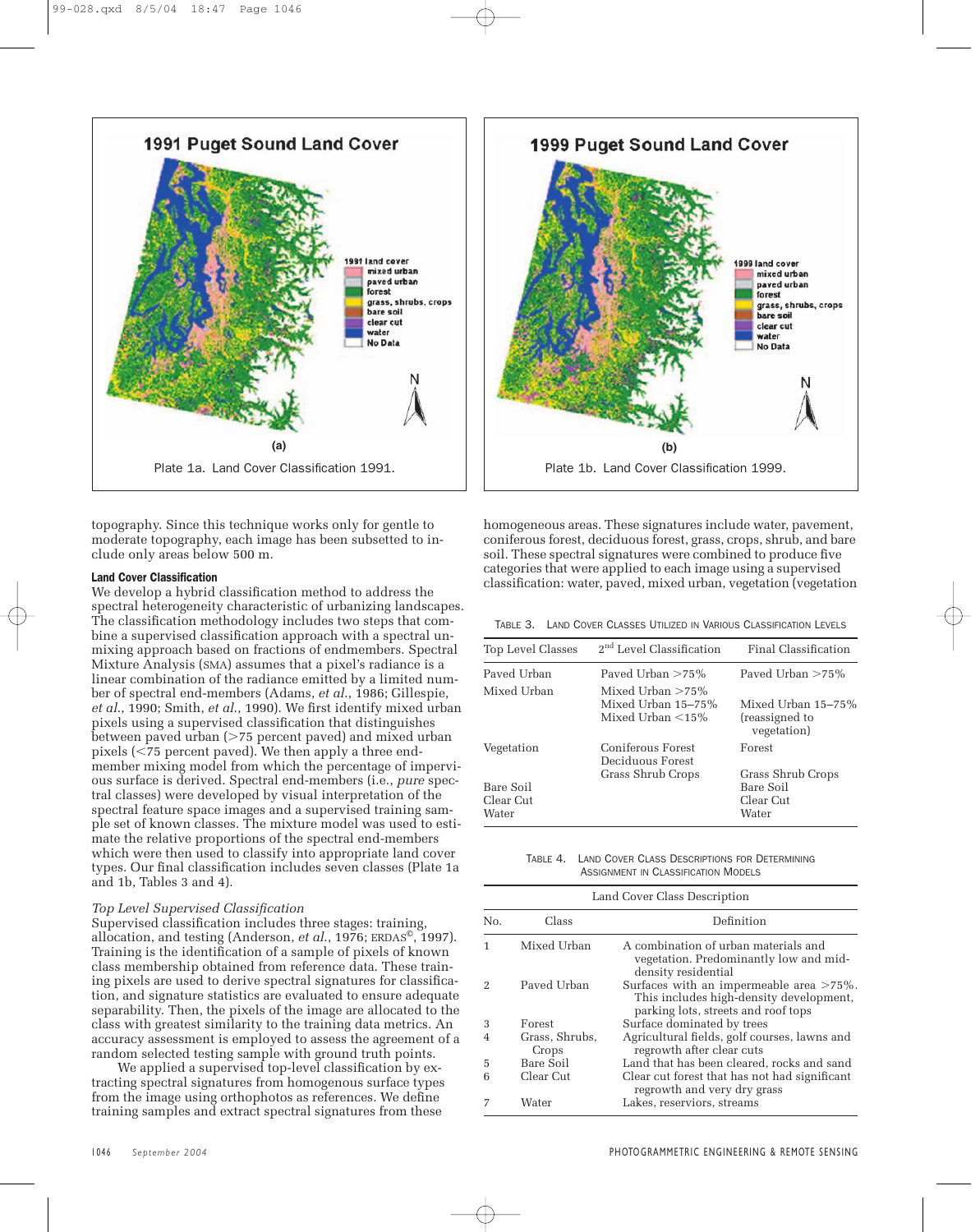classes combined), and bare soil. These classes are then used as a mask for the second-level classification. Bare soil, pavement, and water are considered to be classified at this top-level stage, meaning they will not undergo any further classification. Spectral unmixing is then applied to the mixed urban and vegetation classes only.

#### *Spectral Unmixing Applied to Mixed Urban*

A spectral unmixing model based upon pixel constituents in the mixed urban class is applied to the *mixed urban* image. The end-members have been determined to be pavement, green vegetation, and shade. The results of the unmixing analysis are three end-member fraction images and an error image. Error terms (expressed as RMSE) indicate the average error for each pixel across all bands (Rashed, *et al*., 2001). The RMSE is used to assess the results of the model. If the fractions are normalized to exclude the shade fraction, then the fraction image contains a percentage value for each cell indicating the aerial proportion of that end-member in the pixel in question. The aerial percentages are thus calculated for vegetation and pavement only. Finally, the fraction images are reclassified into ranges.

Specifications of finer classification of urban land cover depend on the uses that the data will need to serve. The primary motivation for this analysis is determining changes in categories representing different degrees of impervious surface. Using the spectral unmixing output we reclassify urban classes to greater than 75 percent paved and between 15 to 75 percent paved for minimizing error in the change analysis. Using a  $3 \times 3$  nearest neighbor focal majority filter, we reassigned pixels below 15 percent impervious surface to the dominant class in the neighborhood.

## *Spectral Un-mixing Applied to Vegetation*

We apply a spectral un-mixing model using green vegetation, shade, and bare soil end-members to the vegetation class to identify grass and forest classes. We use the shade endmember fraction image to differentiate between grass and forest cover. The shade endmember fraction image was used to discriminate between grass (including grass, shrub, and crops), deciduous forest, and coniferous forest. This was achieved by examining the shade fraction histogram for image subsets of known vegetation type. Shade cutoff values for each vegetation type were determined based upon the histograms for each vegetation type. The final breakdown is as follows: Grass: 32 percent shade, Deciduous: -32 percent and  $\leq$  52 percent shade, and Conifer:  $\geq$  52 percent shade. Unfortunately, The conifer and deciduous classes were not separable at a sufficient accuracy level according to a preliminary accuracy assessment and were combined into a combined forest class.

# *Bare Soil and Clear Cuts*

Agricultural bare soils and clear cuts proved difficult to separate from pavement and mixed urban classes, since their spectral signatures are similar. Clear cuts are composed of slash, vegetation, and soil which is spectrally similar to the mixed urban class that is a mix of vegetation and pavement. The result was that some urban pixels were classified as clear cut or agricultural bare soil and vise versa. For the most part, the misclassified pixels were relatively isolated producing a *salt and pepper* look. We apply the following techniques to isolate and remove the clear cut and agricultural bare soil pixels from the image. Using the assumption that forest clearcuts should comprise at least several contiguous pixels, first a  $5 \times 5$  nearest-neighbor filter was applied to the top-level supervised classification. This resulted in a smoothed image that eliminated isolated pixels and produced clumps of contiguous land cover types. Then, binary mask images were created for

both bare soil and clear-cut pixels. The *clump* operation in  $ERDAS<sup>°</sup>$  was applied to each binary image to clump pixels with their connecting neighbors to form discrete patches. We used the *sieve* operation in ERDAS© to keep only those patches of clear-cut and bare soil that were greater than 40 pixels in area. This enabled us to eliminate small patches of clear-cut and bare soil that might have been misclassified as pavement, mixed urban or dry grass. We assume that clear cuts and agricultural bare soil are larger than 40 pixels in area and that isolated pixels that were classified as clear cut and bare soil are most likely not either of those classes.

The *sieve* operation results in final classes for both clearcut and agricultural bare soil. A masking approach is then used to remove these pixels from the actual image. A second top-level supervised classification is applied to the image without the agricultural bare soil and clear-cut pixels. This includes signatures for water, paved urban, mixed urban, vegetation, and a barren land use class (representing nonagricultural bare soil). The barren land class behaved similarly to agricultural bare soil, resulting in many isolated pixels that should have been classified as paved. Another  $5 \times 5$  filter was applied only to the barren land class to reassign isolated pixels. The barren land class is then merged with the agricultural bare soil class to make one bare soil class. Paved urban and water are considered classified and removed from the image. Vegetation pixels and mixed urban pixels are separated into two distinct images.

#### *Final Classified Image*

The final classified image consists of paved urban ( $>$ 75 percent paved), mixed urban (between 15–75 percent paved), grass (grass, shrub, and crops), forest (conifer and deciduous), clear cut, bare soil, and water. The paved urban class includes the top level classification paved and the part of the mixed urban class -75 percent impervious extracted from spectral unmixing. The mixed urban class is split into three categories: below 15 percent impervious, between 15 to 75 percent impervious and greater than 75 percent impervious. Pixels below 15 percent impervious are reassigned to their neighboring classes via a  $3 \times 3$  nearest neighbor focal majority filter. Pixels between 15 to 75 percent impervious constitute a distinct mixed urban class. Deciduous and coniferous forest are combined into a combined forest class.

#### Accuracy Assessment

The accuracy was determined by comparing known *control* points in digital orthophotos to the equivalent sites in the classified scene (Foody, 2002). We generate an error matrix, a user's and producer's accuracy assessment, and a Kappa coefficient for each classification. Kappa Statistic is an index that compares the agreement against what might be expected by chance. Kappa is the chance-corrected proportional agreement, and its possible values range from  $+1$  (complete agreement) through 0 (no agreement above that expected by chance) to  $-1$  (complete disagreement). Error matrices for both images are in Tables 5 and 6.

We randomly selected approximately 400 points for each image to perform the accuracy assessment (approximately 50 points for each class) using ERDAS<sup>®</sup>. We defined a  $3 \times 3$  pixels window size for the assessment. The center pixel assignment is determined based on a cluster of uniformly classified pixels within the window. Coordinates from the center pixel are used to create a vector grid showing each  $3 \times 3$  window centered on the center pixel. This coverage is used as an overlay reference when comparing the classes to the digital orthophotos. The windows are overlaid on the orthophotos so that  $3 \times 3$  spatial dimensions of the  $3 \times 3$  pixels are clearly defined when performing the assessment.

A top-level classification accuracy assessment is applied to the 1999 image to make sure the top-level classification is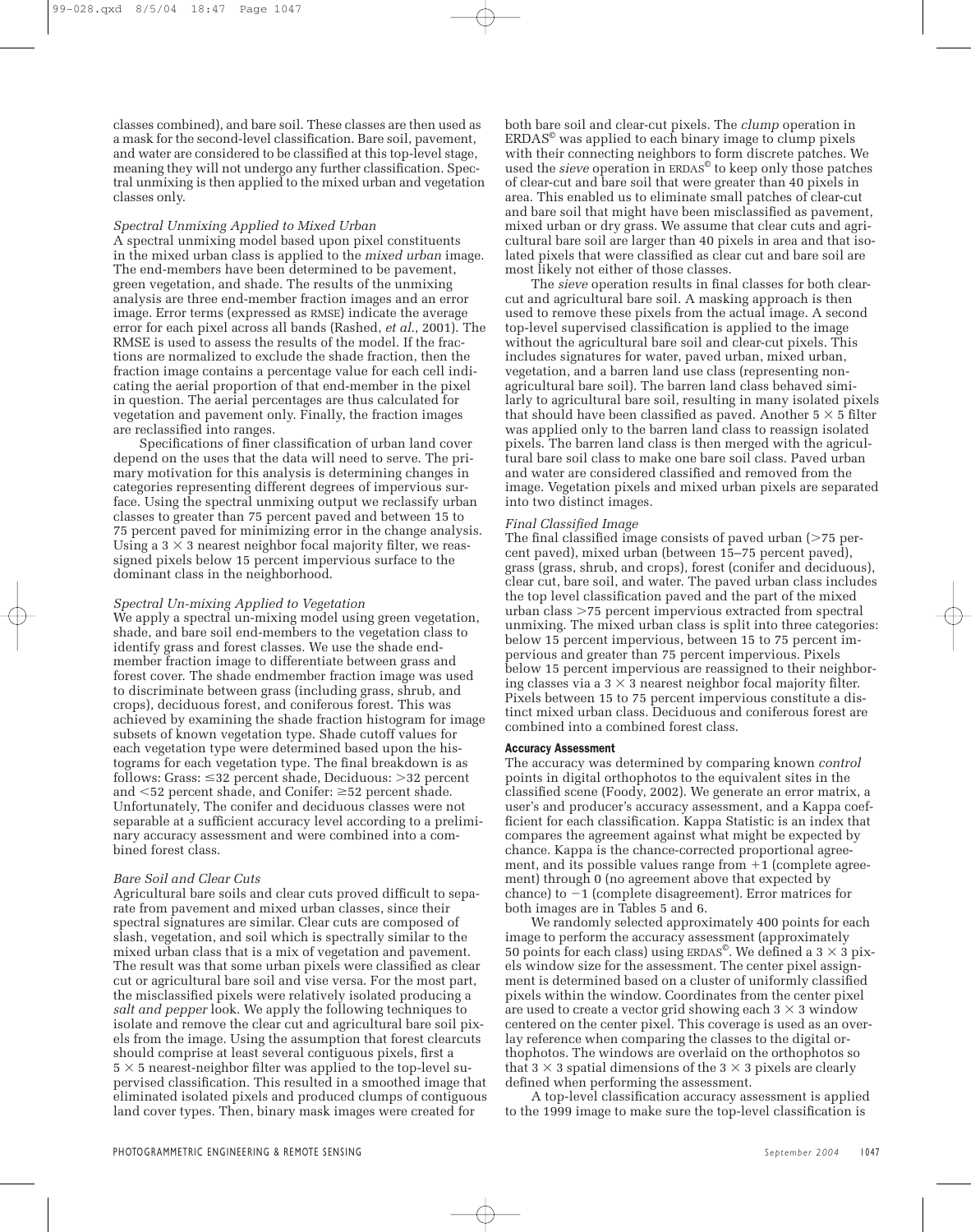| TABLE 5. ACCURACY ASSESSMENT FOR 1991 LAND COVER CLASSIFICATION |  |
|-----------------------------------------------------------------|--|
|-----------------------------------------------------------------|--|

|            |                                             |                                             |                               | Accuracy Assessment 1991                |              |                |                |                |        |                    |  |  |
|------------|---------------------------------------------|---------------------------------------------|-------------------------------|-----------------------------------------|--------------|----------------|----------------|----------------|--------|--------------------|--|--|
|            |                                             |                                             | Observed                      |                                         |              |                |                |                |        |                    |  |  |
|            |                                             | Mixed Urban<br>$(15 - 75\%)$<br>Impervious) | Paved $($ >75%<br>Impervious) | Forest                                  | Grass        | Bare Soil      | Clear Cut      | Water          | Totals | User's<br>Accuracy |  |  |
|            | Mixed urban<br>$(15 - 75\%)$<br>Impervious) | 46                                          | $\overline{4}$                | $\bf{0}$                                | $\mathbf{0}$ | $\mathbf{0}$   | $\mathbf{0}$   | $\mathbf{0}$   | 50     | 92.0%              |  |  |
|            | Paved $($ >75%<br>Impervious)               | $\mathbf{1}$                                | 47                            | $\bf{0}$                                | $\mathbf{0}$ | $\mathbf{0}$   | $\bf{0}$       | $\overline{0}$ | 48     | 97.9%              |  |  |
| Classified | Forest                                      | $\mathbf{0}$                                | $\bf{0}$                      | 45                                      | $\mathbf{0}$ | $\bf{0}$       | 3              | $\overline{0}$ | 48     | 93.8%              |  |  |
|            | Grass                                       | $\mathbf{0}$                                | $\bf{0}$                      | $\overline{2}$                          | 38           | $\Omega$       | 10             | $\mathbf{0}$   | 50     | 76.0%              |  |  |
|            | Bare Soil                                   | $\Omega$                                    | $\bf{0}$                      |                                         | $\mathbf{0}$ | 41             | $\overline{0}$ | 0              | 42     | 97.6%              |  |  |
|            | Clear Cut                                   | $\mathbf{0}$                                | $\bf{0}$                      | $\boldsymbol{2}$                        | 3            | $\mathbf{0}$   | 43             | 0              | 48     | 89.6%              |  |  |
|            | Water                                       | $\Omega$                                    | $\mathbf{0}$                  | $\mathbf{0}$                            | $\mathbf{0}$ | $\Omega$       | $\overline{0}$ | 50             | 50     | 100.0%             |  |  |
|            | Totals<br>Producer's<br>Accuracy            | 47<br>97.9%                                 | 51<br>92.2%                   | 50<br>$90.0\%$                          | 41<br>92.7%  | 41<br>100.0%   | 56<br>76.8%    | 50<br>100.0%   | 336    |                    |  |  |
|            |                                             |                                             |                               | Observed Agreement<br>Kappa Coefficient |              | 0.923<br>0.910 |                |                |        |                    |  |  |

|  |  |  |  |  |  | TABLE 6. ACCURACY ASSESSMENT FOR 1999 LAND COVER CLASSIFICATION |
|--|--|--|--|--|--|-----------------------------------------------------------------|
|--|--|--|--|--|--|-----------------------------------------------------------------|

|            |                                             |                                             |                               | Accuracy Assessment 1999                |                |                |                  |              |        |                    |  |  |
|------------|---------------------------------------------|---------------------------------------------|-------------------------------|-----------------------------------------|----------------|----------------|------------------|--------------|--------|--------------------|--|--|
|            |                                             |                                             | Observed                      |                                         |                |                |                  |              |        |                    |  |  |
|            |                                             | Mixed Urban<br>$(15 - 75\%)$<br>Impervious) | Paved $($ >75%<br>Impervious) | Forest                                  | Grass          | Bare Soil      | Clear Cut        | Water        | Totals | User's<br>Accuracy |  |  |
|            | Mixed Urban<br>$(15 - 75\%)$<br>Impervious) | 43                                          | $\mathbf{1}$                  | $\mathbf{1}$                            | $\overline{4}$ | $\mathbf{1}$   | $\boldsymbol{0}$ | $\bf{0}$     | 50     | 86.0%              |  |  |
|            | Paved $($ >75%<br>Impervious)               | $\mathbf{1}$                                | 46                            | $\mathbf{0}$                            | $\mathbf{0}$   | 3              | $\mathbf{0}$     | $\mathbf{0}$ | 50     | 92.0%              |  |  |
| Classified | Forest                                      | $\mathbf{0}$                                | $\bf{0}$                      | 70                                      | $\mathbf{1}$   | $\mathbf{0}$   | $\mathbf{0}$     | $\mathbf{0}$ | 71     | 98.6%              |  |  |
|            | Grass                                       |                                             | $\bf{0}$                      | $\mathbf{0}$                            | 48             | $\Omega$       | $\bf{0}$         | $\mathbf{0}$ | 49     | 98.0%              |  |  |
|            | Bare Soil                                   | $\mathbf{0}$                                | $\,2$                         |                                         | 1              | 46             | $\overline{0}$   | $\bf{0}$     | 50     | 92.0%              |  |  |
|            | Clear Cut                                   | $\mathbf{0}$                                | $\boldsymbol{0}$              | $\bf{0}$                                | 18             | 3              | 28               | $\mathbf{0}$ | 49     | 57.1%              |  |  |
|            | Water                                       | $\mathbf{0}$                                | $\boldsymbol{0}$              | $\bf{0}$                                | $\bf{0}$       | $\mathbf{0}$   | $\bf{0}$         | 50           | 50     | 100.0%             |  |  |
|            | Totals<br>Producer's<br>Accuracy            | 45<br>95.6%                                 | 49<br>93.9%                   | 72<br>97.2%                             | 72<br>66.7%    | 53<br>86.8%    | 28<br>100.0%     | 50<br>100.0% | 369    |                    |  |  |
|            |                                             |                                             |                               | Observed Agreement<br>Kappa Coefficient |                | 0.897<br>0.879 |                  |              |        |                    |  |  |

accurate enough to warrant sub-pixel classification for the mixed urban classes. Since the results from the top-level classification accuracy assessment supported the classification methodology, we completed the accuracy assessment of top and sub-pixel classification classes for 1991 and 1999. Randomly selected pixels for each class are compared to the digital orthophotos using the following decision rules to produce a confusion matrix:

- Paved Urban: A clear majority of the pixel in the window is paved (impervious surface >75 percent), i.e. streets, rooftops, parking lots. We know that coastlines and edges of rivers and lakes often get classified as paved. These will not be counted as wrong, but they will be masked out.
- Mixed Urban: The window contains vegetation and evidence of development (impervious surface is between 15 and 75 percent), i.e. parts of houses, roads, garages.
- Water: A clear majority  $($  > 75 percent) of the window is water. • Bare Soil: A clear majority  $($  > 75 percent) of the window is bare soil.
- Forest: A clear majority ( $>75$  percent) of the window is forested.
- $\bullet$  Grass/shrub/crops: A clear majority (>75 percent) of the area is grass, crops or shrub.
- Clear Cut/cleared land: This class has picked up on a few types of covers that are very related, including clear cuts, very dry grass, shrub and recently cleared land for development. If a majority of these cover types exist in the window, then it has been accurately classified.
- Mixed Urban unmixing: The results of the unmixing analysis are three end-member fraction images. We use these fractions to calculate the percentage of impervious and vegetation.

Results are converted to themes based on ranges of percentage of impervious. Ranges of Mixed Urban used for the classification include: -75 percent impervious, 15 percent– 75 percent impervious and  $\leq$  15 percent impervious. We use the same methodology for sampling and accuracy assessment of the disaggregated urban categories. Ranges of impervious surface within categories are compared to actual amounts of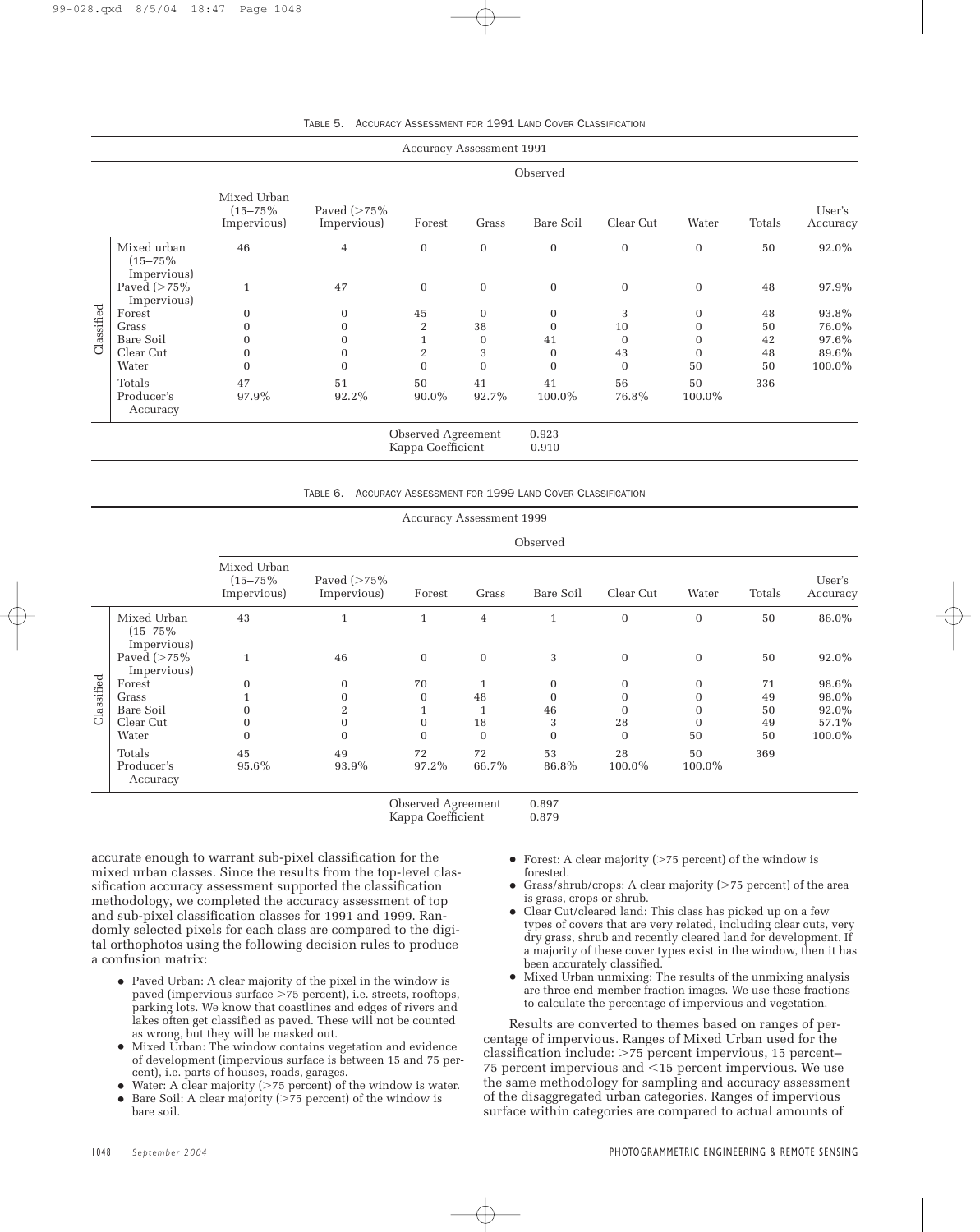impervious surface and vegetation within each  $3 \times 3$  pixel window. For the 1991 image, an accuracy assessment is performed on the final 1991 classified image (instead of treating top-level and unmixed categories separately).

Overall assessment indicates that the classification is highly accurate at the 90 m resolution. Kappa coefficients in 1991 and 1999 were respectively 0.92 and 0.88. Accuracy of individual classes vary. Paved urban, mixed urban, and forest are the most accurate classes, clear cuts and bare soil are the least accurate. The limiting factor in our accuracy assessment is the limited spatial extent of the digital orthophotos. This has reduced the number of sample points available to assess the accuracy of these last two categories.

# Change Analysis

The change detection technique employed is based on a pixel by pixel comparison of land cover derived independently for each time period (Richards and Xiuping, 1999). The change analysis and smoothing procedure are illustrated in Figure 3.

# Change Detection

Change detection involves comparing one date of imagery to a second date that has been registered and intercalibrated to the



first. Several iterations of the change analysis provided important feedback that helped formulate our final methodology (Figure 2). The spatial resolution and actual classifications used in the change analysis has been adjusted to incorporate this new information. The various change analysis iterations indicated the extent to which errors associated with registration and spatial heterogeneity (complex local texture) affected the analysis. The effect of different climatic regimes in the two time periods and resulting impacts on maturing vegetation were observed to impact the accuracy of the change analysis for several classes. Most obvious were pixels that had gone from mixed urban in 1991 back to forest or grass in 1999. Such pixels were typically isolated and located in older, lower density residential neighborhoods comprised of mixed, heterogeneous surface types. Air photo comparisons from 1990 and 1999 confirmed that this error was due to a combination of the aforementioned seasonal climatic factors.

The 1991 and 1999 classified images are converted to change codes prior to the overlay/change analysis process (Table 5). The two grids are then compared to create an output grid containing values indicating if a cell changed class and the nature of that change. The land cover grids were overlaid (added) resulting in one grid (referred to as the *change grid* hereafter) with unique values for each type of scenario (e.g., forest-forest  $= 44$ , forest-mixed urban  $= 42$ ). Using a moving window analysis, additional grids were calculated for each change class (in the change grid) representing the number of immediate neighbors sharing the same value. For example, if a pixel has a value of 42, and 4 of its immediate neighbors also had a value of 42, the corresponding grid cell would return a value of 4. This computation was done for each class individually resulting in separate grids for each class.

A set of decision rules was then established to determine whether a grid cell had changed classes or remained the same. In order for a cell to switch from one type to another, a minimum number of cells in its immediate neighborhood also had to change to the same cover type. Problems associated with mis-registration and landscape heterogeneity make it difficult to measure change at the individual pixel level. Moreover, anthropogenic landscape changes (recognizable by Landsat 5 and 7) typically occur in areas larger than a  $30 \times 30$  m grid cell. We have chosen this method over resampling to a courser resolution, which does not necessarily filter out error associated with mis-registration, mis-classification, or landscape heterogeneity. The following decision rules were used after various iterations of land cover change accuracy:

- Forest to Paved and Mixed Urban: at least five of the pixels in a  $3 \times 3$  window have to change from forest to Mixed urban or Paved urban. Change to Paved Urban or Mixed Urban is determined by the majority rule.
- Changes from Mixed Urban to other land cover classes are implemented with a more conservative threshold: at least six of the pixels in a  $3 \times 3$  window have to change from Mixed Urban to other land cover classes in order for the land cover change to be implemented. This higher threshold is justified by the higher heterogeneity of the Mixed Urban class.
- All other changes: at least five of the pixels in a  $3 \times 3$  window have to change from the original class to the changed class.
- Pixels not fitting into any of these criteria were assigned to their 1991 classes.

#### Change Analysis Accuracy

We randomly select approximately 730 points on the change image to perform the accuracy assessment of the change analysis (approximately 40 points for each class change). The accuracy assessment methodology uses the same approach applied for the classification. Randomly selected pixels in each change class are compared to change observed by comparing digital orthophotos for 1991 and 1999. We assess both pixels that have changed and pixels that have remained the same.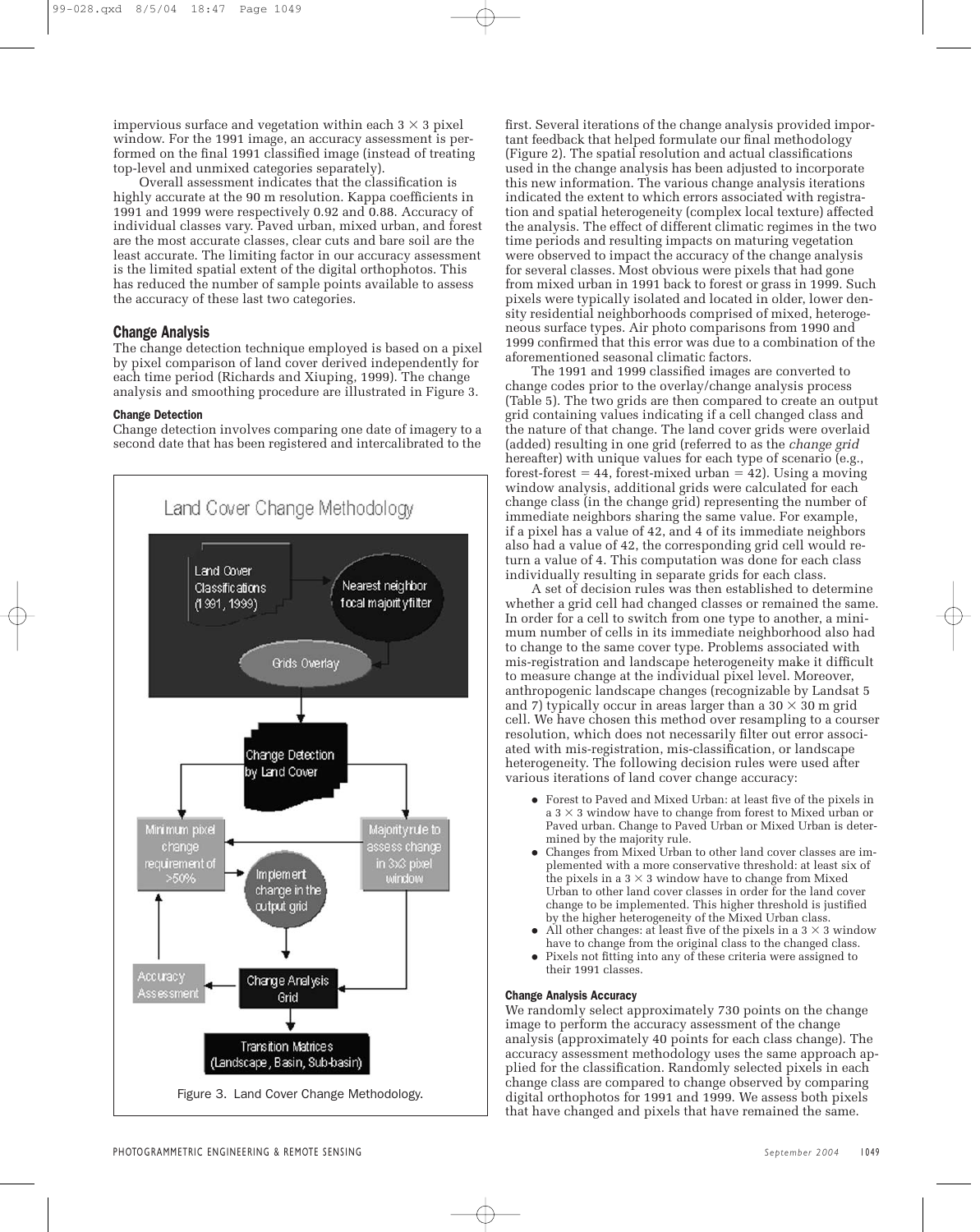We distinguish the accuracy of the change analysis by separating the error matrices of the individual classification from the error matrix of change detection. The latter is constructed from points that we have determined to be correctly classified. In this way we can discriminate between the accuracy of individual classes from the accuracy of individual class changes.

Overall accuracy is 0.85, but the accuracy of individual class changes vary considerably. It is particularly noticeable that our change analysis is conservative in the sense that change classes of pixels that have remained the same are highly accurate. Relatively high accuracy is observed for the classes that have changed from forest to mixed urban (90 percent) and to bare soil (88 percent) and lower accuracy for classes that have changed from grass or bare soil to mixed urban (65 percent). Less accurate but still within acceptable level of accuracy are the change classes from mixed urban to paved (80 percent) and bare soil to paved (83 percent).

# **Results**

The magnitude of land cover change over the period 1991 to 1999 in Central Puget Sound is summarized in the change matrices (Tables 7, 8, and 9). We analyze land cover changes

TABLE 7. REGIONAL CHANGE ANALYSIS

|      | Change Analysis: Entire Image below 500 m in hectares |                     |               |                |               |                   |                   |               |                 |  |  |
|------|-------------------------------------------------------|---------------------|---------------|----------------|---------------|-------------------|-------------------|---------------|-----------------|--|--|
|      |                                                       |                     |               |                |               | 1999              |                   |               |                 |  |  |
|      |                                                       | Mixed Urban<br>$\%$ | Paved<br>$\%$ | Forest<br>$\%$ | Grass<br>$\%$ | Bare Soil<br>$\%$ | Clear Cut<br>$\%$ | Water<br>$\%$ | Total Area (ha) |  |  |
| 1991 | Mixed Urban                                           | 93.8%               | $0.8\%$       | $0.7\%$        | $2.2\%$       | $0.6\%$           | $1.8\%$           | $0.1\%$       | 207426          |  |  |
|      | Paved                                                 | $2.4\%$             | 85.8%         | $0.3\%$        | $2.5\%$       | $2.4\%$           | $1.1\%$           | $5.3\%$       | 42823           |  |  |
|      | Forest                                                | 1.9%                | $0.4\%$       | 85.4%          | 8.9%          | $0.3\%$           | $2.9\%$           | $0.3\%$       | 765137          |  |  |
|      | Grass                                                 | $3.2\%$             | $0.6\%$       | 11.2%          | 80.9%         | $1.4\%$           | $2.5\%$           | $0.2\%$       | 311806          |  |  |
|      | Bare Soil                                             | $6.8\%$             | $3.6\%$       | $0.5\%$        | $5.9\%$       | 78.2%             | $0.7\%$           | $4.3\%$       | 23457           |  |  |
|      | Clear Cut                                             | $4.1\%$             | $0.7\%$       | $16.6\%$       | 43.6%         | $1.0\%$           | 33.7%             | $0.3\%$       | 36522           |  |  |
|      | Water                                                 | $0.1\%$             | $0.3\%$       | $2.1\%$        | $0.1\%$       | $0.1\%$           | $0.0\%$           | 97.3%         | 311001          |  |  |
|      | Total Area (ha)                                       | 223646              | 45695         | 702332         | 343415        | 27905             | 46369             | 308808        | 1698171         |  |  |

TABLE 8. METROPOLITAN AREA CHANGE ANALYSIS

|      | Change Analysis: Seattle-Bellevue-Everett PMSA in hectares                 |                                                                      |                                                                            |                                                                         |                                                                       |                                                                   |                                                                            |                                                                         |                                                                |  |
|------|----------------------------------------------------------------------------|----------------------------------------------------------------------|----------------------------------------------------------------------------|-------------------------------------------------------------------------|-----------------------------------------------------------------------|-------------------------------------------------------------------|----------------------------------------------------------------------------|-------------------------------------------------------------------------|----------------------------------------------------------------|--|
|      |                                                                            |                                                                      |                                                                            |                                                                         |                                                                       | 1999                                                              |                                                                            |                                                                         |                                                                |  |
|      |                                                                            | Mixed Urban<br>$\%$                                                  | Paved<br>$\%$                                                              | Forest<br>$\%$                                                          | Grass<br>$\%$                                                         | Bare Soil<br>$\%$                                                 | Clear Cut<br>$\%$                                                          | Water<br>$\%$                                                           | Total Area (ha)                                                |  |
| 1991 | Mixed Urban<br>Paved<br>Forest<br>Grass<br>Bare Soil<br>Clear Cut<br>Water | 95.9%<br>$2.6\%$<br>$1.7\%$<br>$3.5\%$<br>7.9%<br>$3.8\%$<br>$0.2\%$ | $0.7\%$<br>$90.4\%$<br>$0.2\%$<br>$0.7\%$<br>$4.3\%$<br>$0.5\%$<br>$0.3\%$ | $0.7\%$<br>$0.3\%$<br>$90.0\%$<br>12.2%<br>$0.7\%$<br>$36.5\%$<br>17.0% | $1.9\%$<br>$2.3\%$<br>$5.8\%$<br>80.4%<br>$8.0\%$<br>39.5%<br>$0.4\%$ | $0.4\%$<br>1.9%<br>$0.2\%$<br>1.8%<br>75.7%<br>$1.0\%$<br>$0.5\%$ | $0.3\%$<br>$0.5\%$<br>$2.1\%$<br>$1.2\%$<br>$0.5\%$<br>$18.5\%$<br>$0.1\%$ | $0.1\%$<br>$2.0\%$<br>$0.1\%$<br>$0.1\%$<br>$2.9\%$<br>$0.0\%$<br>81.5% | 110867<br>22485<br>316417<br>125085<br>10264<br>13911<br>29859 |  |
|      | Total Area (ha)                                                            | 117993                                                               | 23250                                                                      | 310978                                                                  | 127969                                                                | 11845                                                             | 11290                                                                      | 25564                                                                   | 628889                                                         |  |

TABLE 9. CHANGE MATRIX IN SEVEN WASHINGTON WATER RESOURCE INVENTORY AREAS

|                                             | Land Cover Summary by Watershed |                              |                    |                |                      |                    |                    |                      |                   |
|---------------------------------------------|---------------------------------|------------------------------|--------------------|----------------|----------------------|--------------------|--------------------|----------------------|-------------------|
| Watershed Resource<br><b>Inventory Area</b> | Year                            | Mixed Urban<br>$\frac{0}{0}$ | Payed<br>$\%$      | Forest<br>$\%$ | Grass<br>$\%$        | Bare Soil<br>$\%$  | Clear Cut<br>$\%$  | Water<br>$\%$        | Total<br>Hectares |
| WRIA 7 Snohomish                            | 1991<br>1999                    | $8.6\%$<br>$9.5\%$           | $1.7\%$<br>$1.8\%$ | 58.4%<br>59.0% | 20.3%<br>19.8%       | $1.3\%$<br>$1.5\%$ | $2.9\%$<br>$2.4\%$ | $6.7\%$<br>$5.9\%$   | 244771            |
| WRIA 8 Cedar-Sammamish                      | 1991<br>1999                    | 31.7%<br>33.2%               | $5.1\%$<br>$5.5\%$ | 32.6%<br>31.4% | $11.3\%$<br>$10.8\%$ | $1.4\%$<br>$1.5\%$ | $0.2\%$<br>$0.2\%$ | 17.7%<br>$17.4\%$    | 150729            |
| WRIA 9 Duwamish-Green                       | 1991<br>1999                    | 24.2%<br>25.3%               | $6.9\%$<br>$7.3\%$ | 32.7%<br>32.2% | 19.9%<br>$19.3\%$    | $1.6\%$<br>1.8%    | $1.8\%$<br>$1.7\%$ | 12.8%<br>$12.5\%$    | 94021             |
| WRIA 10 Puyallup-White                      | 1991<br>1999                    | $20.5\%$<br>22.6%            | $4.4\%$<br>$4.9\%$ | 40.1%<br>35.2% | 24.5%<br>$26.0\%$    | $3.2\%$<br>$3.6\%$ | 2.1%<br>$2.7\%$    | $5.2\%$<br>$5.0\%$   | 97954             |
| WRIA 11 Nisqually                           | 1991<br>1999                    | $8.4\%$<br>$8.7\%$           | $1.3\%$<br>$1.4\%$ | 59.1%<br>51.9% | 25.1%<br>$27.4\%$    | $0.6\%$<br>$1.1\%$ | 2.9%<br>$6.8\%$    | $2.6\%$<br>$2.6\%$   | 114163            |
| WRIA 12 Chambers-Clover                     | 1991<br>1999                    | 37.3%<br>$40.5\%$            | $6.4\%$<br>$7.4\%$ | 28.9%<br>23.8% | 13.9%<br>12.6%       | $1.7\%$<br>$2.3\%$ | $1.5\%$<br>$3.0\%$ | $10.3\%$<br>$10.4\%$ | 46428             |
| WRIA 13 Deschutes                           | 1991<br>1999                    | 14.8%<br>16.6%               | $2.7\%$<br>$3.3\%$ | 45.9%<br>38.1% | 22.5%<br>$26.0\%$    | $1.2\%$<br>$1.7\%$ | $2.5\%$<br>$3.6\%$ | $10.4\%$<br>$10.8\%$ | 66999             |
| WRIA 15 East Kitsap                         | 1991<br>1999                    | $8.4\%$<br>$9.5\%$           | $1.4\%$<br>$1.6\%$ | 44.2%<br>41.0% | 12.0%<br>13.0%       | $1.0\%$<br>$1.0\%$ | $0.9\%$<br>$1.6\%$ | 32.0%<br>32.2%       | 255062            |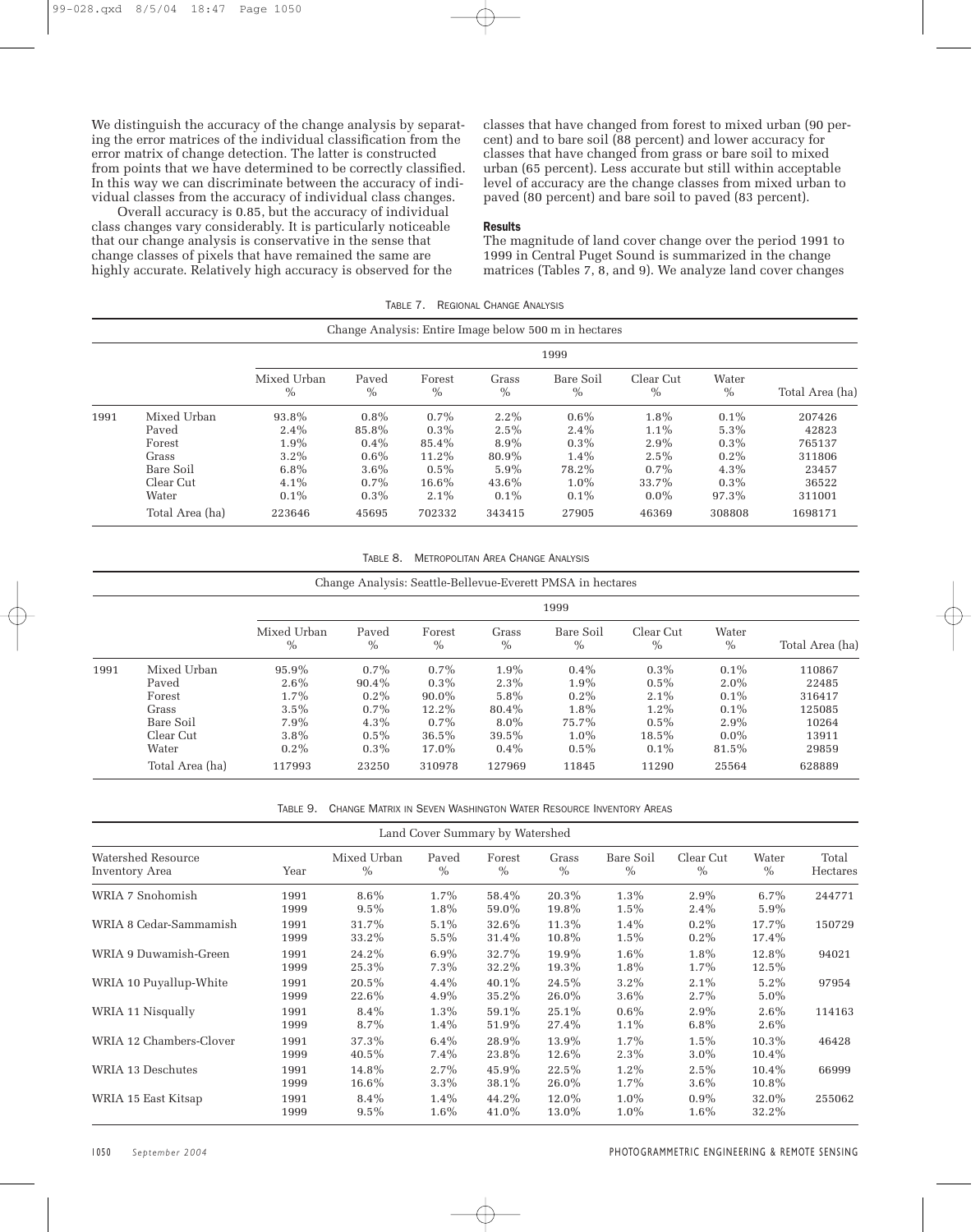

growth boundaries (c).

within the Central Puget Sound region with elevations below 500 meters. We summarize the results for the entire image (Table 7, Figure 4a), the Seattle Metropolitan area (Table 8, Figures 4b and 4c), and nine Washington Water Resource Inventory Areas (WRIA) (Table 9).

Using the developed area including paved urban  $($  >  $75$  percent impervious) urban and mixed urban (between 25 percent and 75 percent impervious) in 1991 as a baseline, the area covered by development within the entire study area (the Central Puget Sound Region) increased respectively by  $28 \pm 4 \text{ km}^2$  and  $162 \pm 24$  km<sup>2</sup>, representing a 6.7 percent increase in paved urban and a 7.8 percent increase in mixed urban areas (Figure 4a). Overall the region has added 1 percent of the total area to development. Forest cover has declined by  $628 \pm 94$  km<sup>2</sup> a 8.2 percent decline over the same period. Overall the region has lost forest cover corresponding to 5 percent of the total area.

Almost half of the land conversion to development has occurred in the Seattle metropolitan area with about 80  $\pm$  12 km<sup>2</sup> land converted to mixed and paved urban, a 6 percent increase in overall developed area since 1991 (Figure 4b). The most intense development has occurred primarily within the urban growth boundary (UGB) where the increase in paved area accounts for  $13 \pm 1.9$  km<sup>2</sup>, a 7.9 percent increase (Figure 4c). The increase in mixed urban area adds to 45  $\pm$  6.7 km², a 5.8 percent increase over the 1991 baseline. This represents a 2.6 percent increase in the total metropolitan area within the UGB being now mixed urban area and about 1 percent more of the total metropolitan area within the urban growth boundaries now paved. Forest areas have declined by about 44  $\pm$  6.6 km<sup>2</sup> within the UGB boundaries an 11.1 percent decrease over the same period.

Conversion of forestland to mixed urban and paved is also marked in WRIA 8, 10, 11, 12, and 13. More than 2 percent of the Cedar-Sammamish watershed (WRIA 8) area has been converted to urban land. This represents more than 4.3 percent of 1991 forest land and 5.3 percent of 1991 grass land converted to mixed urban and paved urban over the eightyear period. Similar trends can be observed for Duwamish-Green (WRIA 9), Nisqually (WRIA 11) and Deschutes (WRIA 13).

Even more marked are the changes in Puyallup-White (WRIA 10) and Chambers-Clover (WRIA 12) where the loss of forest land to clear cuts and development accounts respectively 7 percent and 5 percent of the total area.

# Conclusions

The objective of this project was to discriminate categories of urban land cover using USGS Landsat TM and ETM+ images of the Puget Sound (Washington) from 1991 and 1999 and to perform a land cover change analysis between the two images. Specific objectives of the study are: (1) to develop a protocol to process and classify the land cover to explicitly discriminate a number of land cover classes that effectively represent a mix of impervious surfaces and natural vegetation; and (2) to perform a land cover change analysis at the regional and watershed scales.

We combine a supervised classification approach with a spectral unmixing approach to discriminate among seven urban land cover classes. Transition matrices were derived for the entire image, at the metropolitan scale, and at the basin level to enable comparisons and analysis in relation to socioeconomic, ecological, and hydrological processes. Change images were also created to quantify and display the changes to land cover that occurred between two time periods for target land cover classes. The images capture key trends such as the loss of forested land to urban development or to grass, shrubs, and crops, reflecting re-growth after timber harvests.

Registration errors and seasonal variations necessitated a degradation in the spatial resolution of the change analysis from the 30 m pixel resolution; overall assessment indicates that the classification is highly accurate at a 90 m resolution. Kappa coefficients in 1991 and 1999 were respectively 92 percent and 88 percent. Individual class user's accuracy ranged from 76 percent (grass) to 98 percent (paved urban) for 1991 and from 57 percent (clear cut) to 99 percent (forest) for 1999. 100 percent of the water pixels were accurately classified in both years. The overall accuracy of the change analysis is 85 percent, with higher accuracy observed for the